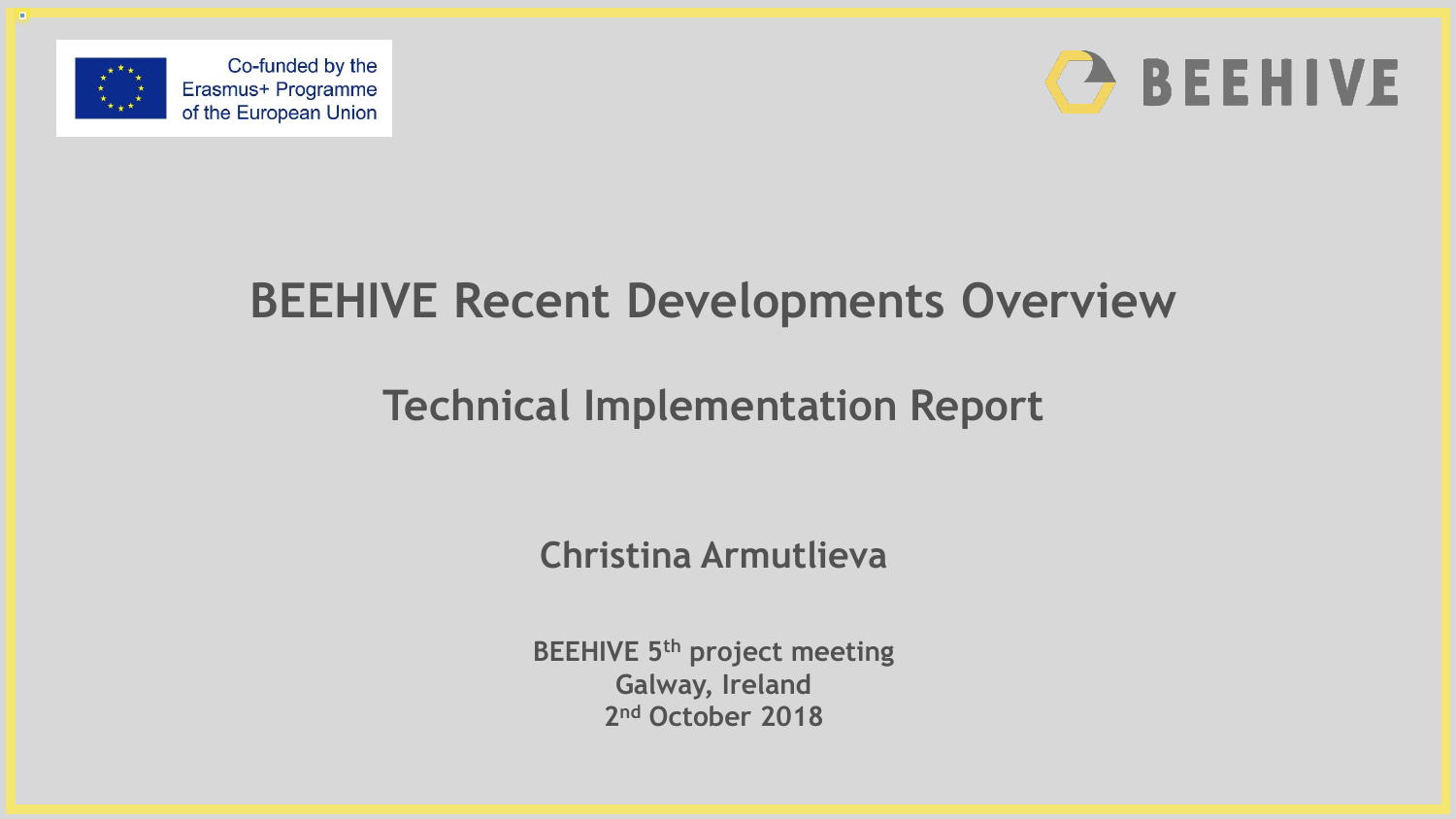



# **Project implementation qualified as GOOD**

- **Between 74 and 60 points out of 100**
- **The project progresses in accordance with its original work programme and timetable but some improvements could be made**
- **The reports gives clear information on all or nearly all of the evidence needed**

**How to proceed and progress from GOOD to VERY GOOD (at least 75 points out of 100)?**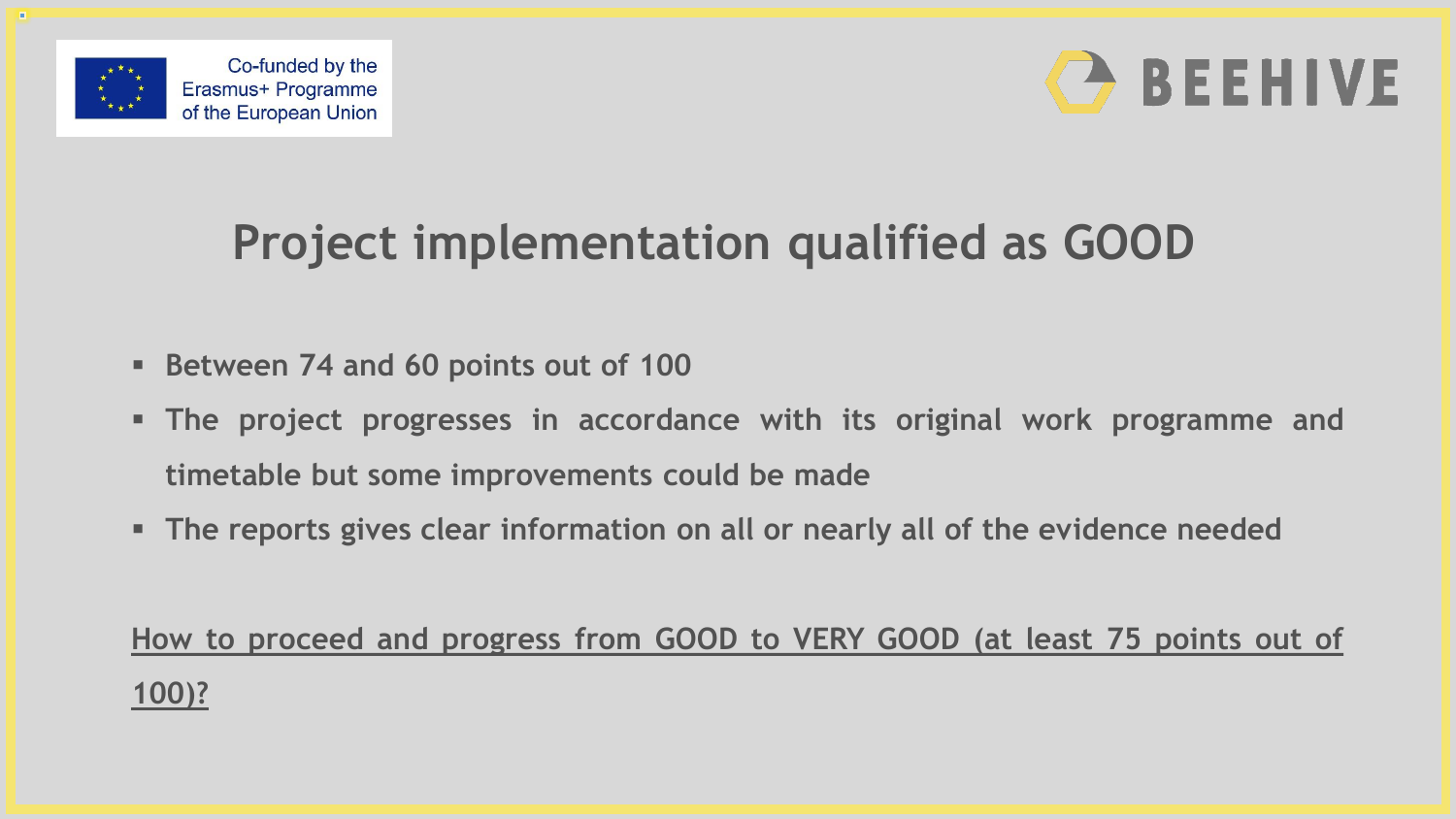



### **Follow-up issues**

- **Internal and external constraints hindering the project's progress**
- **Project relevance half-way through its lifetime in Indonesia and the Philippines**
- **Partnership efforts to ensure sustainability of the project outcomes following the completion of the project**
- **The equipment issue in Indonesia**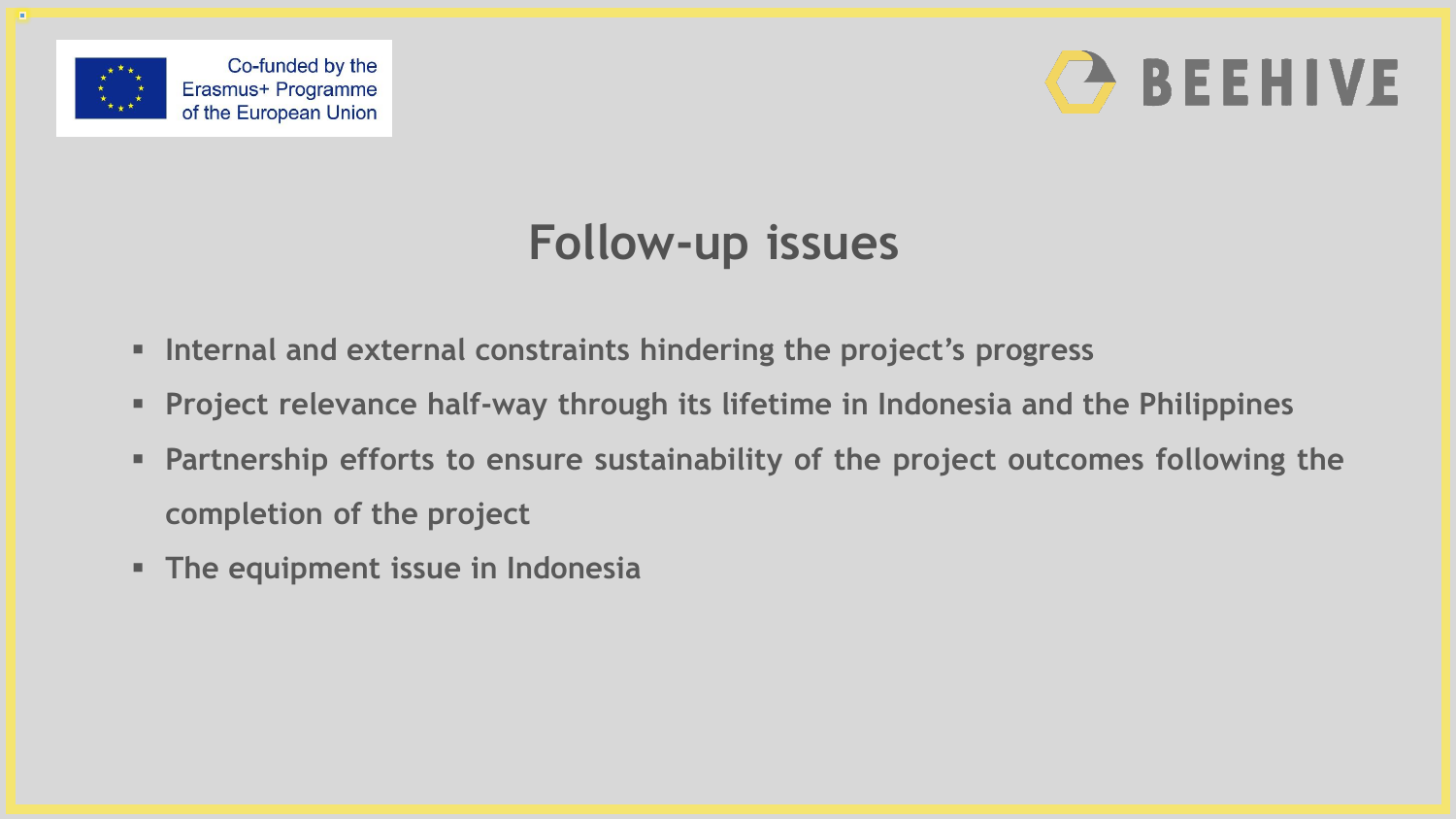



# **High points**

- **Project management is very good, well organized and well defined**
- **The internal quality control and how it is supplemented by the external quality control plan are a best practice**
- **The project has a very good and well planned visibility and dissemination strategy**
- **The project has a very good website and very good presence on social media**
- **The idea of a project mascot is innovative and very good.**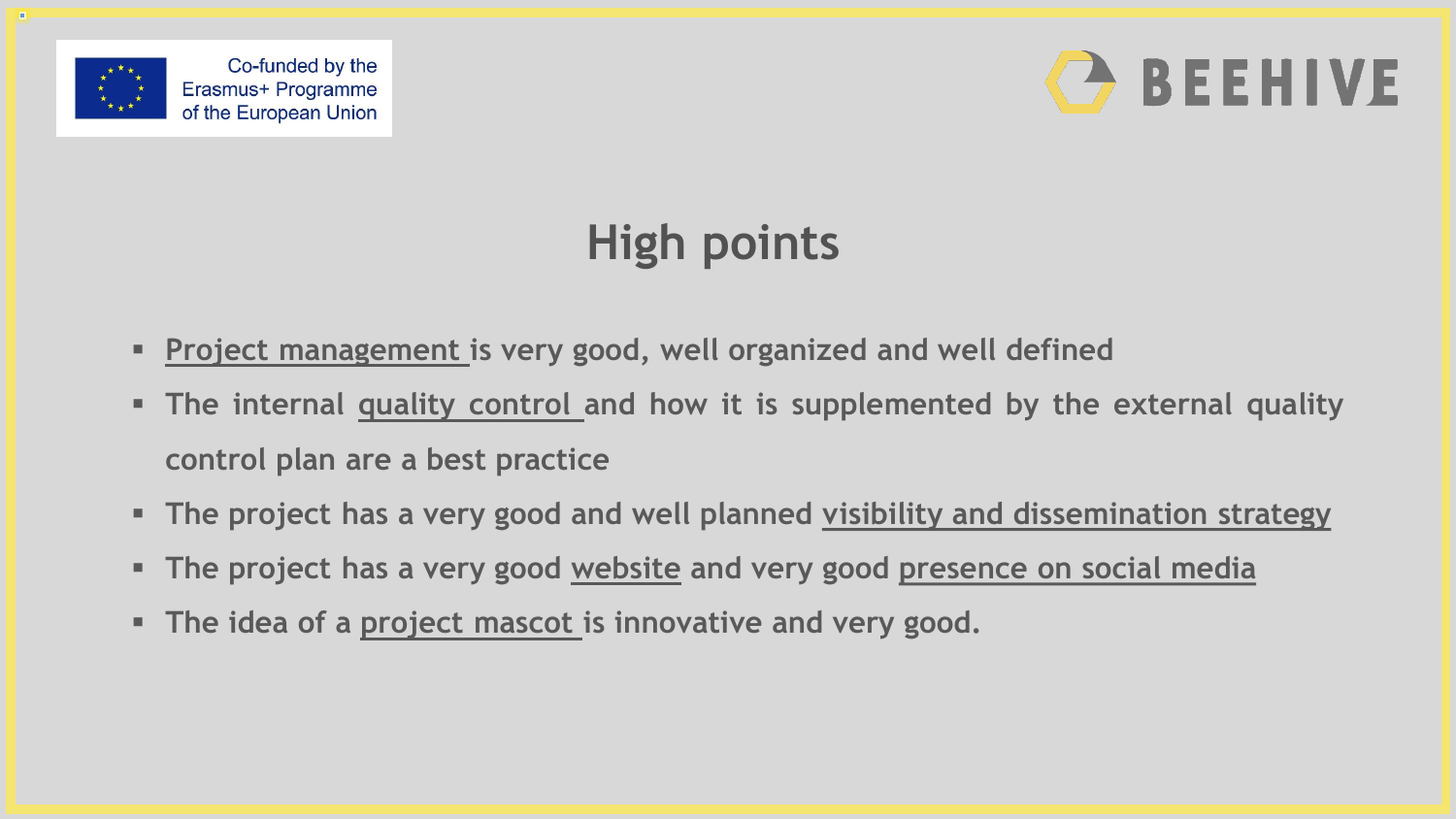



#### **Recommendations**

- **Cross-cutting issues such as unemployment, social cohesion and gender balance targeted by the project should be further nurtured and detailed reporting on the efforts made in this area is requested in the final report**
- **Face-to-face meetings and one-on-one sessions between the coordinating institution and the different partners are considered a right decision and a tailormade approach in tackling project management issues should be further applied**
- **It would be ideal, if the idea of a project mascot is expanded and details on how the mascot proved to be effective are provided in the final report**